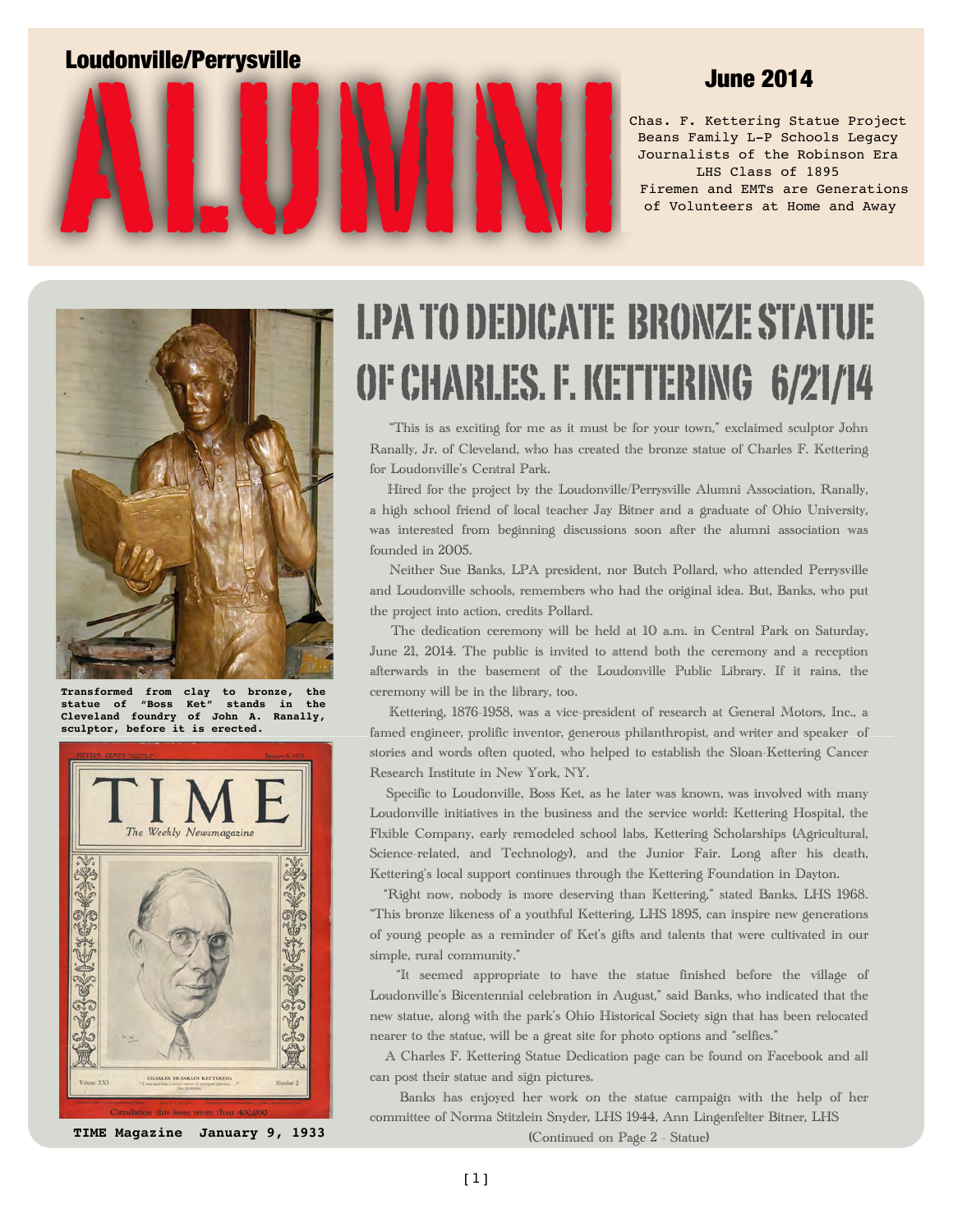### Statue

1969, Michael Meek, retired LHS art teacher, and Jan Stitzlein Abee, LHS 1965.

 "At this year's graduation, the statue committee gave a \$500 scholarship to Ty Young, LHS 2014, for an impressive application and a nice essay written as a tribute to Kettering," said Banks, whose committee voted on the winner of the onetime scholarship.

"Ket's continued presence in the bronze statue will draw in and influence those proud to express that they and Kettering, LHS 1895, attended the same high school and are blessed alumni,"

According to Ranally, the artist, "at this time through this process Kettering will soon resurrect as a bronze young man with his new world before him, and the changes he made in our world, from the wonderful place, Loudonville!"

LHS CLASS OF 1895 Mary Anderson, George Brecheisen, Herbert Case, Jessica Case, Mae Derr, Henrietta Donald, Gaillard Fuller, Grace Grauer, Blanche C. Hoover, Charles F. Kettering, Grace Oswalt, Hoyland Pippitt, Abbie Quick, Marion Reed, Theodore Schauweker, Matilda Sharp, Lois Stentz, Edward Stitzel, and Edna Wolf.

 Perhaps Kettering initiated the concept of class reunions because at his LHS graduation, Ket made the suggestion that each of his classmates make a mental note of the 15 members and date and that 40 years afterward, find out how many of their number were still living.

HOW TO DONATE TO THE STATUE PROJECT Send to: (Tax Exempt only until June 30) Mohican Historical Society, 203 E. Main St., Loudonville, OH 44842 or LPA, Box 12, Loudonville, OH 44842 THANK YOU!!



### **JIM BREWER**  LOUDONVILLE TIMES

As a sports editor for the school newspaper, the *Redbird*, and the editor of the high school yearbook, Jim Brewer, LHS 1966, just retired as editor of the *Loudonville Times* after 40 years.

"Mrs. Robinson had a huge impact on me, starting as a sophomore journalism student, when she told me, 'You have a talent, a flair for writing, and you should do something with it.'"

 $In$  1994  $Dix$ Communications bought the *Loudonville Times* and partnered with the *Ashland Times-Gazette.* During his career, Jim reported for the *Times* weekly and for the *Times-Gazette* daily.



### **LOUISE SWARTZWALDER**  LOUDONVILLE TIMES

If her memory is correct, Louise Swartzwalder, LHS 1964, was a *Redbird* news editor and she considers Mrs. Robinson "an icon." "She was always articulate in e x p l a i n i n g a n d demonstrating what you should do as you sought news," explained her former student. "The main thing you took from being around her was that you wanted to excel. I still want to excel."

In the journalism field Louise worked her way through the ranks at the *Des Moines Register*, the *Detroit Free Press* until 1981, and then as a campaign press secretary in Washington, D.C. until her current position as editor of the *Loudonville Times*.



### **TED DANIELS**  ASHLAND TIMES-GAZETTE

A former feature editor for the *Redbird*, Ted Daniels, LHS 1973, remembers Mrs. Robinson referring in class to Louise Swartzwalder at the *Des Moines Register*, as one of Mrs. Robinson's favorite students.

After spending 23 years at the *Indianapolis Star*, Ted has been the editor and general manager of the *T-G* for 12 years. His first stint at the *T-G*  was as a summer intern, a job offered to him in 1974 because of Mrs. Robinson's reputation.

Ted, who worked with Jim and hired Louise, says, "It's a testament to teachers' lasting legacies that more than 40 years later Mrs. R. is still having an impact on local journalism."

# TEACHER, JOURNALISM ADVISOR, MRS. ROBINSON, STILL INFLUENCES

### THE NEWSPAPER TORCH IS PASSED LOCALLY



### 2014 SUMMER EVENTS

| "ALUMNI GATHERING" FOR ALL PERRYSVILLE<br>AND LOUDONVILLE classmates and graduates,<br>HOSTED BY THE LHS CLASSES OF '64 AND '69. |                   |
|----------------------------------------------------------------------------------------------------------------------------------|-------------------|
| BICENTENNIAL CELEBRATION                                                                                                         | August 6-10, 2014 |
| FLXIBLE BUS RALLY AND PARADE                                                                                                     | July 19, 2014     |
| KETTERING STATUE DEDICATION                                                                                                      | June 21, 2014     |

*American Legion Hall 5 - 7:30 p.m.* 

 *August 8, 2014*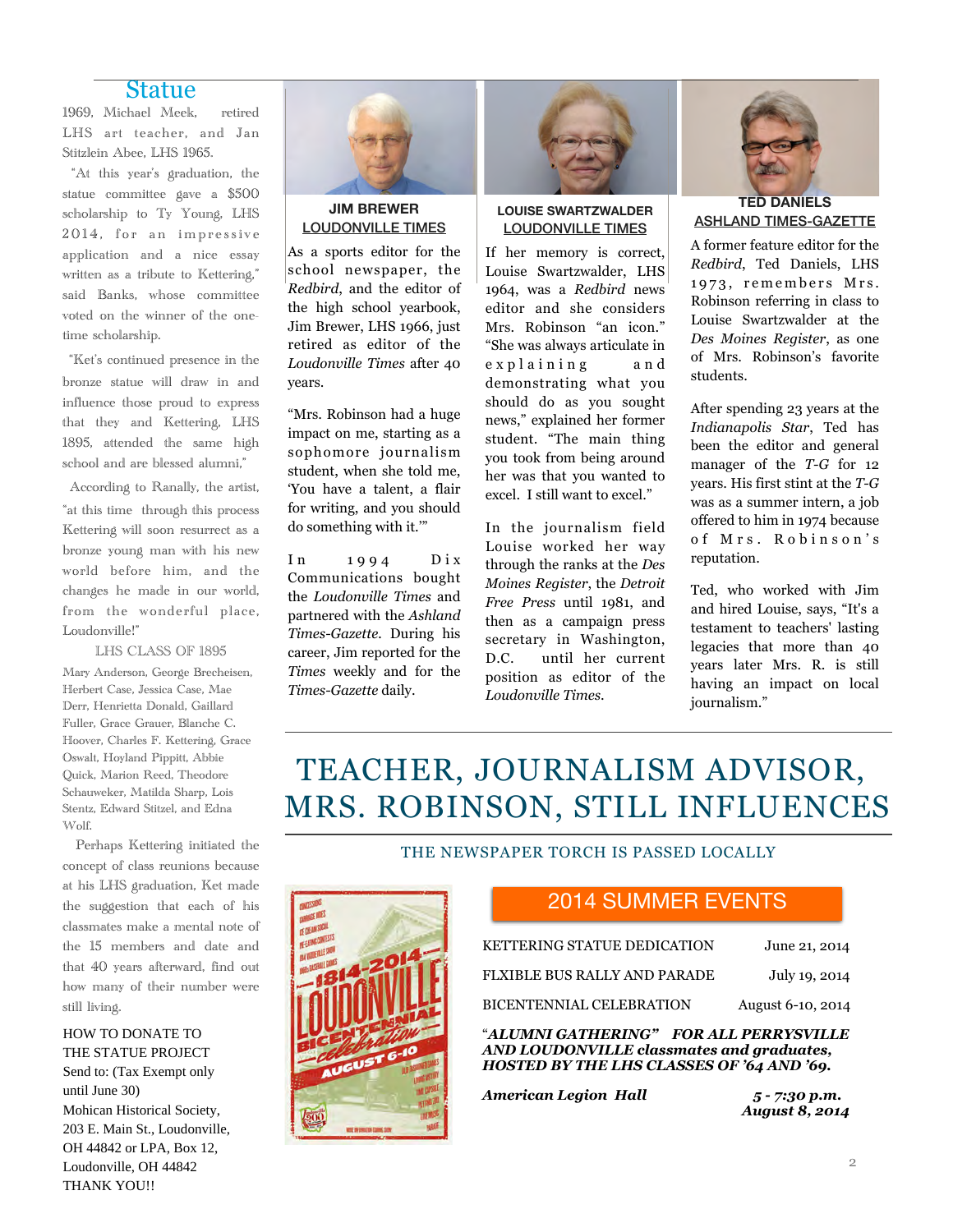# **Beans Family Creates Legacy in the L-P Schools**



**Beano in Beano's Buckeye Ballroom in the '80's.** 

*A cardboard figure of Ryan Weber, LHS 2014, stands in the Farmers and Savings Bank as the new project of Bank President Brian Hinkle, LHS 1995, to highlight LHS students. To its side is Marsha Winters Siebert, LHS 1972 and a real bank employee posing in the bank lobby. Shelby VanSickle's cardboard figure recently has replaced Weber's figure.*



Mike Beans, LHS 1967 and owner of Beano's Buckeye Ballroom at 121 N. Water St. in Loudonville, may be setting a record by sending all of his sons and daughters to the L-P Schools throughout a 40 year period.

 Beano's first born, Jason, LHS 1991, began kindergarten when his mother Jean Brown Beans, LHS 1970, entered him into McMullen Elementary School in 1978. This next L-P school year of 2014-15, Beano and Sue Brown Beans, LHS 1985, will see their youngest child, Brooke, prepare to begin her freshman year (LHS Class of 2018), which reflects 40 years of dealing with teachers, administrators, homework assignments, and coaches plus conditioning, practices, scrimmages, and games.

 Beginning with Jason, Jean and Mike raised three other children: Michael Suzanne, LHS 1994; Bobbi Jean, LHS 2002; and Richard, LHS 2004.

 Ending with their youngest child, Brooke, Sue and Beano are the parents of Mike, LHS 2012, and Josh, LHS Class of 2015.

 When in high school, Beano was active in sports and earned nine varsity letters. He would have been on a 10th team but then there was a rule against participating in two sports in one season. His favorite coach (track and football) was Herb Hartman, who was a "positive influence." His favorite teacher was (History/Government) Fred Boston who was a "smart character who taught me to love history."

 Beano, a former Marine, credits his parents Dean Beans (US Marine Corps.), LHS Class of 1943, and Marilyn Leatherow Beans, LHS Class of 1948, with teaching him "to be fair with people, not to tolerate the breaking of rules, and to encourage everybody to have fun."

 As an adult, Beano continued his interest in sports and working with young people because "I loved the interaction with kids, especially when I observed improvement." Also, he respected the "additional discipline in sports that non-athletes don't get." From scouting and running strength/conditioning programs to assisting varsity basketball and football squads, Beano became an asset beginning in '73-'74 and '74-'75 to then new LHS football coach Mike Warbel, a serious coach with winning records.

 Managing, then owning the Stag Room in 1981 brought adjustments to the bar and restaurant business which included serving women and soon building a ladies restroom.

 Advertised as a sports bar, Beano's business probably is the oldest bar in Ohio in the same building and is known for serving good sandwiches and appetizers (wings) in a strictly OSU atmosphere with a 112 year old pool table and lots of memorabilia.

 A favorite of Beano's is his statue of Woody Hayes since only 100 of them exist. He also treasures Archie Griffin's first game ball. Beano is loyal to the local Sons of the American Legion and cherishes his dad's military flag. Sometimes when someone or some cause needs attention and financial support, a kind of clothes line is strung up across the bar area to which patrons can pin cash.

 Beano has enjoyed formerly coached team members who frequent the bar even if they didn't drink. "People come in to have fun and don't have an attitude," he shared.

 Over many years observing schools and kids, Beano sites the biggest "bad" change as the fact that now "kids don't communicate or develop camaraderie with all the texting," a view he shares with his wife Sue who is an elementary teacher in the Clear Fork district. And, there is "too much dependence on state tests and not enough emphasis on how to prepare for a career."

 Beano's brothers and sisters are all LHS graduates with the potential for four generations to graduate from LHS since there is a grandson in the district now. Mike's siblings are Sharon Beans Ray, LHS 1964, married to Tim Ray, LHS Class of 1965, and parents of: Vicki, LHS 1986, Kristi, LHS 1990, and Adam, LHS 2003, who is married to Kristie Charlton Ray, LHS 2004; John Beans, LHS 1970; Rick Beans, LHS 1979, and married to Mary Donelson Beans, LHS 1979; Jodi Beans Getz, LHS 1984, and married to John "Ghetto" Getz, LHS 1959; and Jamie Beans, LHS 1987.